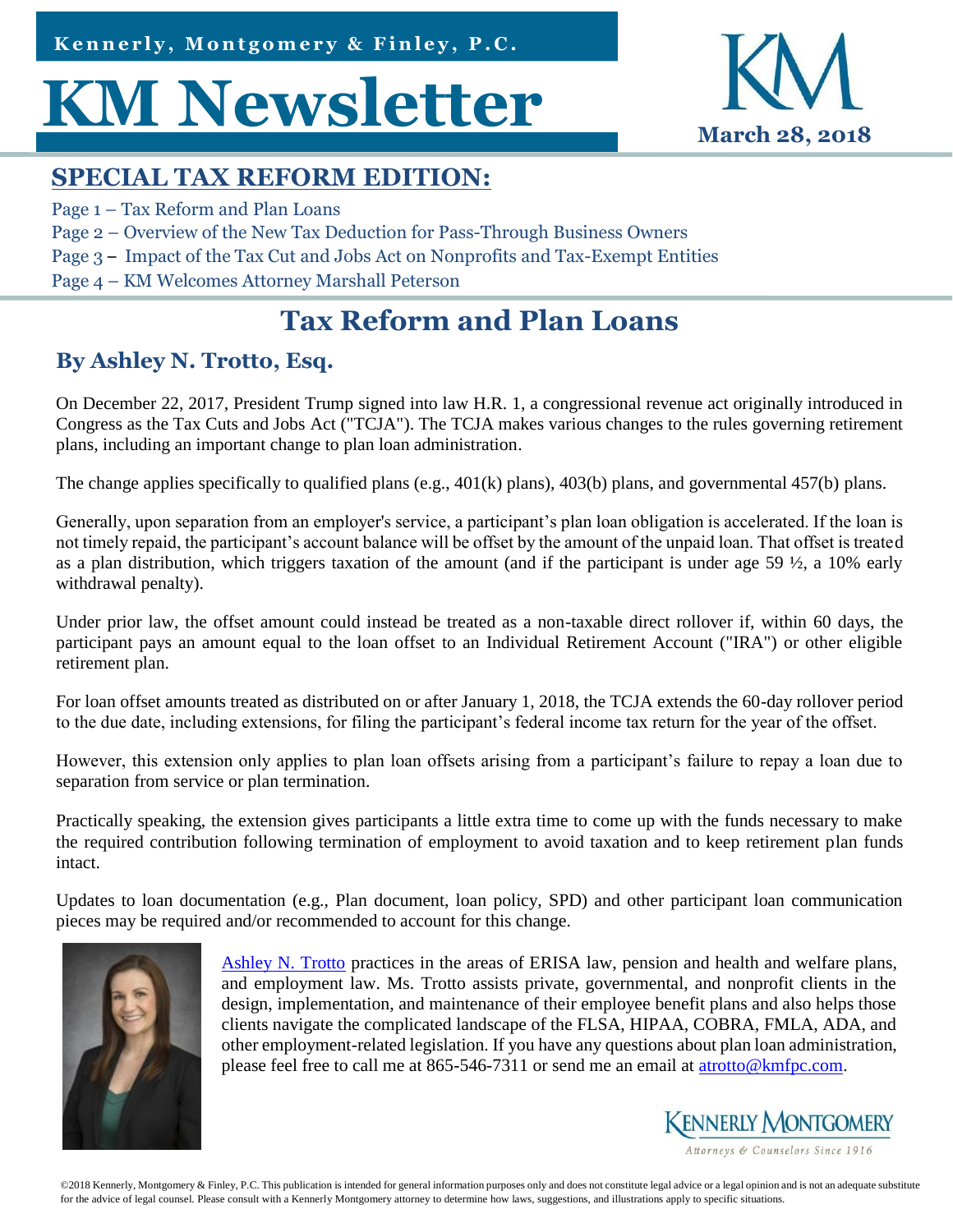## **Overview of the New Tax Deduction for Pass-Through Business Owners**

#### **By Michael R. Crowder, Esq.**

Major tax reform was approved by Congress in the Tax Cuts and Jobs Act on December 22, 2017. One of the significant changes in the Tax Cuts and Jobs Act is the addition of Section 199A to the tax code. On its face, Section 199A allows owners of pass-through entities (such as sole proprietorships, partnerships, S corporations, and LLCs) to take a deduction on their personal income tax returns of an amount equal to 20% of their income from the business.

More specifically, Section 199A provides, in part, that a taxpayer (other than a corporation) shall be allowed as a deduction for any taxable year an amount equal to 20% of the taxpayer's "qualified business income" or "QBI". "QBI" is defined as the net ordinary income that a taxpayer earns from a pass-through entity. QBI does not include any wages earned as an employee, short or long-term capital gains or losses, dividend income, interest income, guaranteed payments, or reasonable compensation. QBI must also be earned with respect to a "qualified trade or business". $1$ 

There are limitations to the 20% QBI deduction. For instance, the taxpayer is only allowed to deduct 20% of QBI up to a limit. That limit is the greater of (1) 50% of the taxpayer's allocable share of the "W-2 wages" paid by the business or (2) 25% of the taxpayer's allocable share of the "W-2 wages" paid by the business plus 2.5% of the taxpayer's allocable share of the "unadjusted basis" immediately after acquisition of all "qualified property". This limitation was seemingly put in place to prevent abuses where taxpayers might forgo being employees to instead become owners of pass-through entities that operate as independent contractors purely for the sake of receiving a 20% deduction on their income. The second part of this limitation is a special carve-out that allows owners of certain businesses that historically do not pay W-2 wages (like businesses with large rental holdings) a deduction they otherwise wouldn't have gotten because of the first part.

Additionally, owners of specific businesses, like businesses involving the performance of services in health, law, engineering, architecture, accounting, and brokerage services, are not allowed to take the 20% QBI deduction.

However, the above two limitations do not apply if the taxpayer's taxable income is less than a certain amount – currently \$315,000, phased in up to \$415,000, if married, and \$147,500, phased in up to \$157,500, otherwise.

As a final limitation, the taxpayer's 20% deduction is limited to 20% of the excess of the taxpayer's taxable income minus the sum of any net capital gain, regardless of the amount of the taxpayer's taxable income. This limitation prevents the deduction from applying to income taxed at the more favorable capital gains rates.

In sum, while the new Section 199A is complicated, it can provide a substantial tax benefit for certain owners of pass-through entities, with the right planning.

[Michael Crowder](http://www.kmfpc.com/attorneys/michael_r_crowder.aspx) works primarily in the firm's estate planning, and business & corporate law practices. If you have any questions or concerns about entity formation, tax planning, or estate planning, please contact Michael R. Crowder at (865)-546-7311 or email [mcrowder@kmfpc.com.](mailto:mcrowder@kmfpc.com)



l <sup>1</sup> It is unclear whether "trade or business" as used in Section 199A means "Section 162 trade or business." This term will hopefully be further defined by the IRS in the near future.

<sup>©2018</sup> Kennerly, Montgomery & Finley, P.C. This publication is intended for general information purposes only and does not constitute legal advice or a legal opinion and is not an adequate substitute for the advice of legal counsel. Please consult with a Kennerly Montgomery attorney to determine how laws, suggestions, and illustrations apply to specific situations.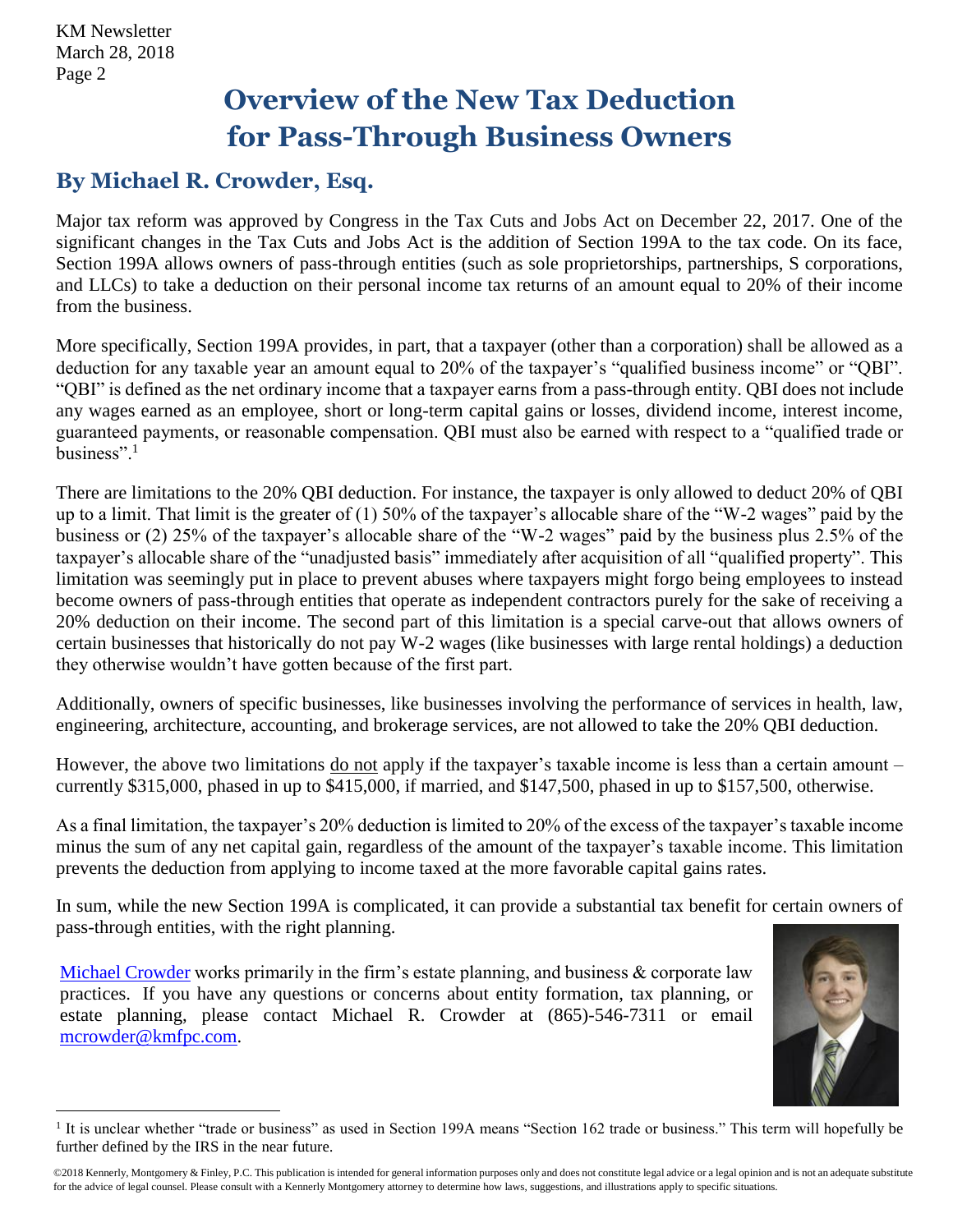## **Impact of the Tax Cut and Jobs Act on Nonprofits and Tax-Exempt Entities**

#### **By Brittany Brent Smith, Esq.**

Much has been written about the effect of the Tax Cut and Jobs Act (the "Jobs Act") on for-profit partnerships and corporations and other small businesses, but how, if it all, are nonprofit and tax-exempt entities affected by the new law?

Perhaps surprisingly, the Jobs Act has the potential to impact nonprofit and tax-exempt entities in a number of areas:

- Executive compensation: The Jobs Act may impose an excise tax on the compensation of the highest compensated nonprofit employees. Nonprofits that pay these employees compensation over \$1,000,000 will be liable for an excise tax of 21% of the amount above the \$1,000,000 threshold.
- Charitable giving: The federal tax code will continue to allow an itemized deduction for charitable contributions, but because of other changes in the tax law, fewer people are likely to itemize. Some worry that if fewer people are able to itemize their deductions and therefore receive less of a direct tax benefit from charitable giving, fewer people will make charitable contributions.
- UBIT: Prior to the Jobs Act, all income was applied to all expenses in calculating unrelated business income tax (UBIT). Under the Jobs Act, each line of business will report its own income and expenses, and calculate the taxable amount for each business line.
- Nonprofit college and university endowments: The Jobs Act creates a new 1.4% excise tax on net investment income of nonprofit colleges and universities with assets of at least \$500,000 per full-time student and more than 500 full-time students.
- Payment for employees' on-site gym membership, parking, and/or commuting expenses: The Jobs Act imposes a UBIT penalty of 21% on the amount tax-exempt employers pay for employees' on-site gym membership and commuting/parking expenses.
- College athletic events: Under the Jobs Act, donors are no longer entitled to deduct payments made to a college or college athletic department in exchange for college athletic event tickets or seating rights at a stadium.

This short list, while not exhaustive, illustrates that nonprofits and tax-exempt entities must also consider the effect the Jobs Act might have on their operations.



[Brittany Brent Smith](http://www.kmfpc.com/attorneys/brittany_brent_smith.aspx) assists business and corporate clients with a range of business planning and operations services, including establishing, organizing, and maintaining their entities. For more information on nonprofit governance, please call Brittany Brent Smith at 865-546-7311 or email  $\overline{b}$ smith@kmfpc.com.